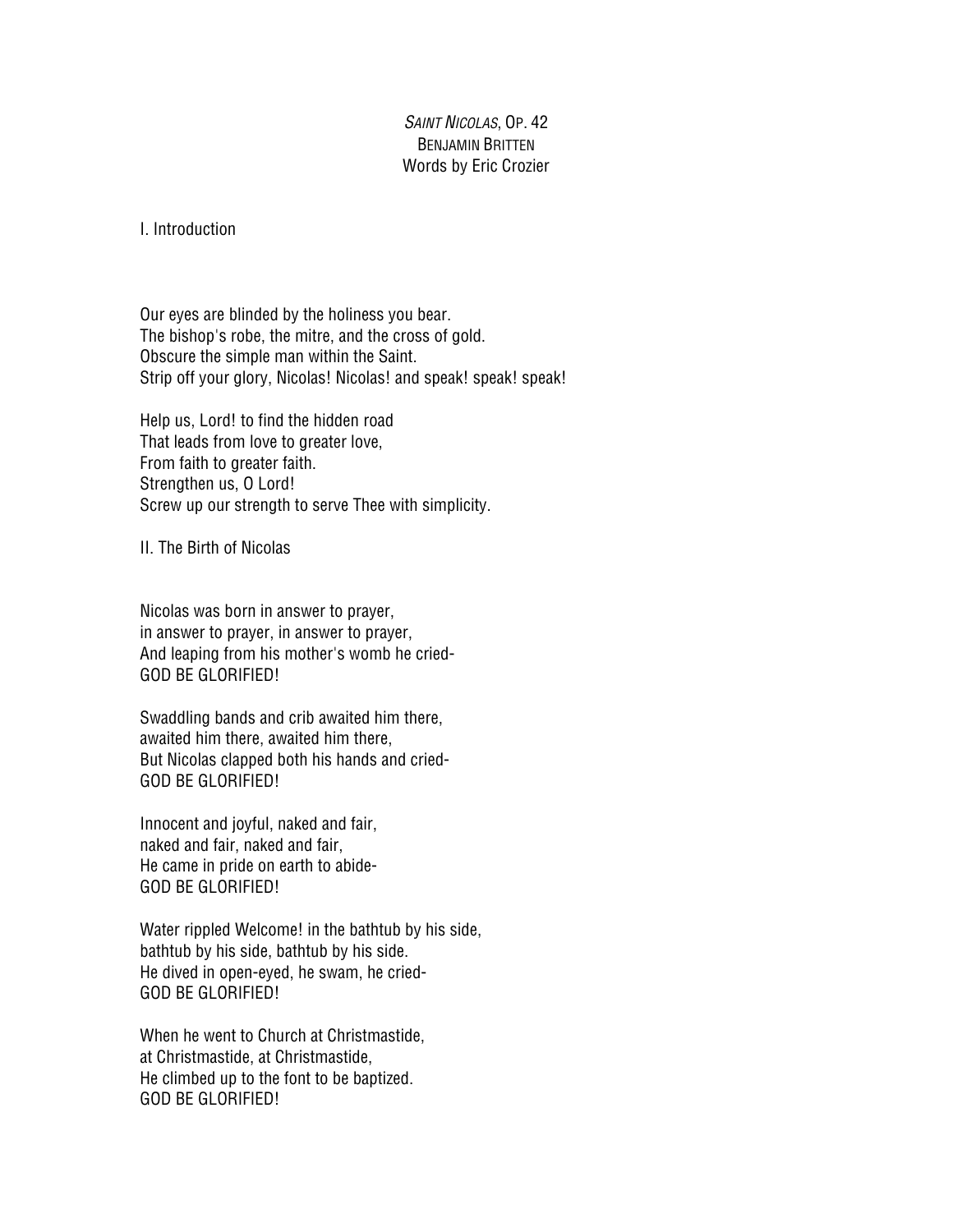Pilgrims came to kneel and pray by his side, to pray by his side, to pray by his side. He grew in grace, his name was sanctified. GOD BE GLORIFIED!

Nicolas grew in innocence and pride, in innocence and pride, in innocence and pride, in pride.... His glory spread a rainbow round the countryside, round the countryside. "Nicolas will be a Saint! Nicolas will be a Saint! Nicolas will be a Saint!" the neighbors cried. GOD BE GLORIFIED!

III. Nicolas devotes himself to God

Chorus Tacet

IV. He journeys to Palestine

Nicolas sailed for Palestine Across the sunlit seas. The South-West Wind blew soft and fair, Seagulls hovered through the air And spices scented the breeze.

Everyone felt that land was near, All dangers now were past, Except for one who knelt in prayer. Fingers clasped and head quite bare, Alone by the mizzenmast.

The sailors jeered at Nicolas, Who paid them no regard, Until the hour of sunset came When up he stood and stopped their game Of staking coins on cards.

Nicolas spoke and prophesied A tempest far ahead. The sailors scorned such words of fear, Since sky and stars shone bright and clear, So 'Non-sense!' they all said.

Darkness was soon on top of them, but still the South Wind blew.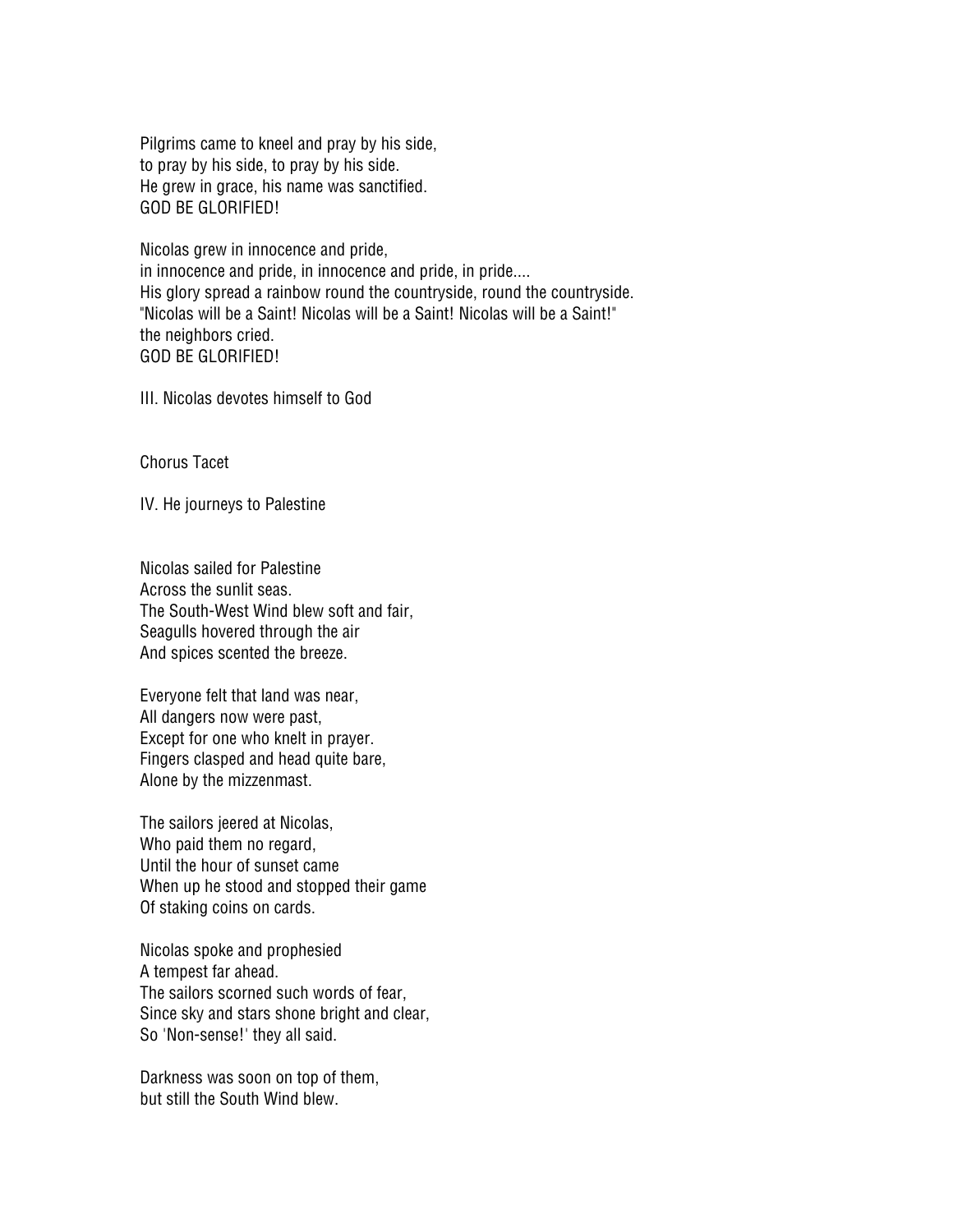The Captain went below to sleep, and left the helmsman there to keep His course with one of the crew.

Nicolas swore he'd punish them For mocking at the Lord The wind arose, the thunder roared, Lightning split the waves that poured In wild cascades on board.

Water-spouts rose in majesty Until the ship was tossed Abaft, aback, astern, abeam, Lit by the lightning's livid gleam And all aboard cried 'Lost!'

Lightning hisses through the night, Blinding sight with living light! Ah! Ah! Ah! Ah! Spare us! Man the pumps! Man the pumps! Axes! Axes! Ah!

Winds and tempests howl their cry Of battle through the raging sky! Spare us! Lifeboats! Lifeboats! Lower away! Lower away! Waves repeat their angry roar Fall and spring again once more. Ah! Shorten sail! Reef her! Reef her! Heave her to! Let her run before the wind! Shorten sail! Reef her! Reef her!

Thunder rends the sky asunder With its savage shout of wonder! Ah! Ah!

Pray to God! Kneel and pray! Lightning, Thunder, Tempest, Ocean Praise their God with voice and motion.

Nicolas waited patiently Till they were on their knees Then down he knelt in thankfulness Begging God their ship to bless And make the storm to cease.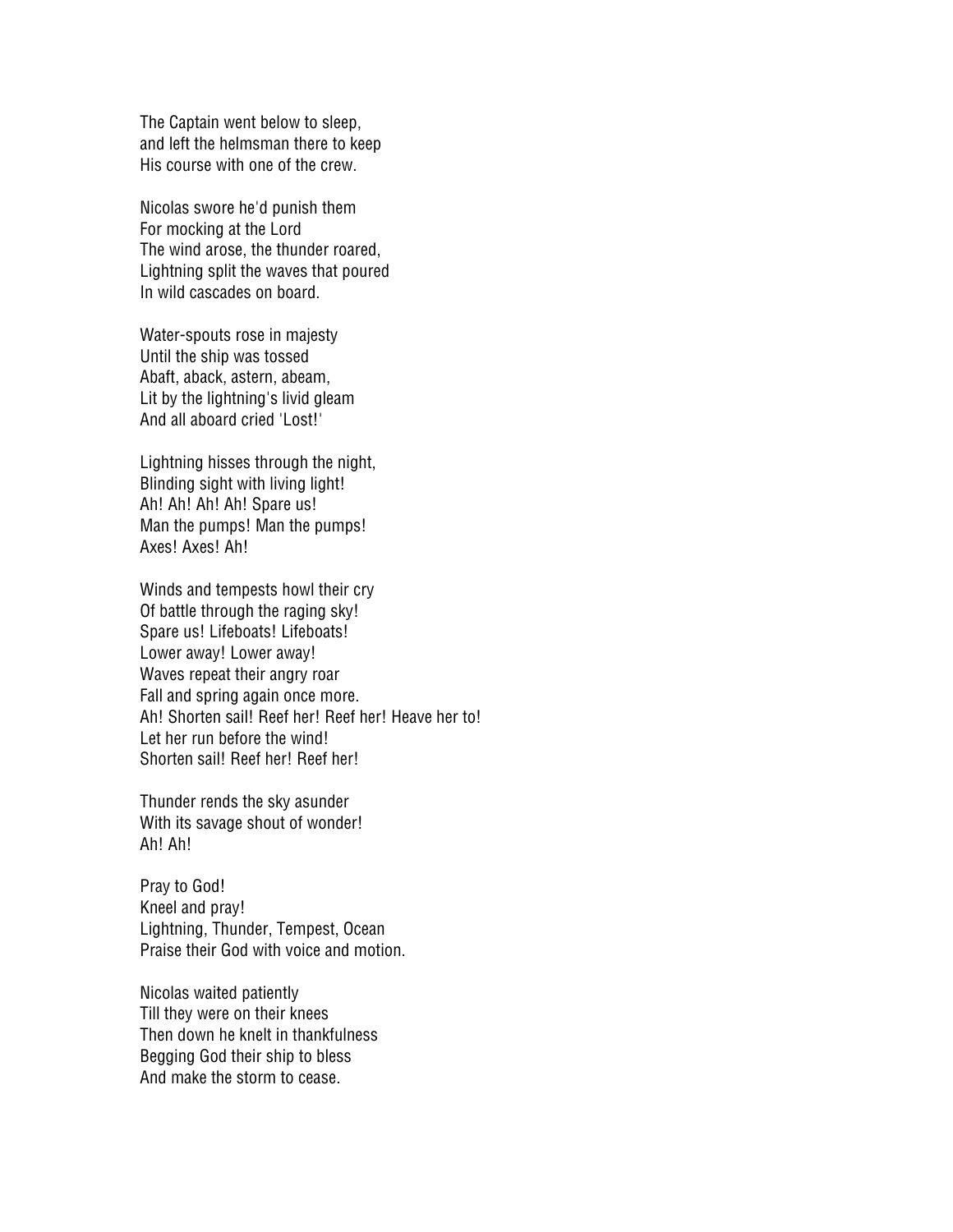Amen.

V. Nicolas comes to Myra and is chosen Bishop

Come, stranger sent from God! Come, man of God! Stand foremost in our Church and serve this diocese As Bishop Nicolas, our shield, our strength, our peace! Amen! Amen!

Place the mitre on your head to show your mastery of men. Take the golden robe that covers you with Christ's authority. Wear the fine dalmatic woven with the cross of faith. Bear the crozier as a staff and comfort to your flock. Set the ring upon your hand, the ring upon your hand in sacramental sign in sign of wedlock with thy God.

Serve the faith and spurn his enemies, and spurn his enemies, Serve the faith and spurn his enemies, etc.......

All people that on earth do dwell Sing to the Lord with cheerful voice. Him serve with fear His praise forth tell, come ye before Him and rejoice.

O enter then His gates with praise Approach with joy His courts unto Praise, laud and bless His name always, For it is seemly so to do.

For why? The Lord our God is good; His mercy is for ever sure; His truth at all times firmly stood, And shall from age to age endure. Amen.

VI. Nicolas from Prison

Chorus Tacet

VII. Nicolas and the Pickled Boys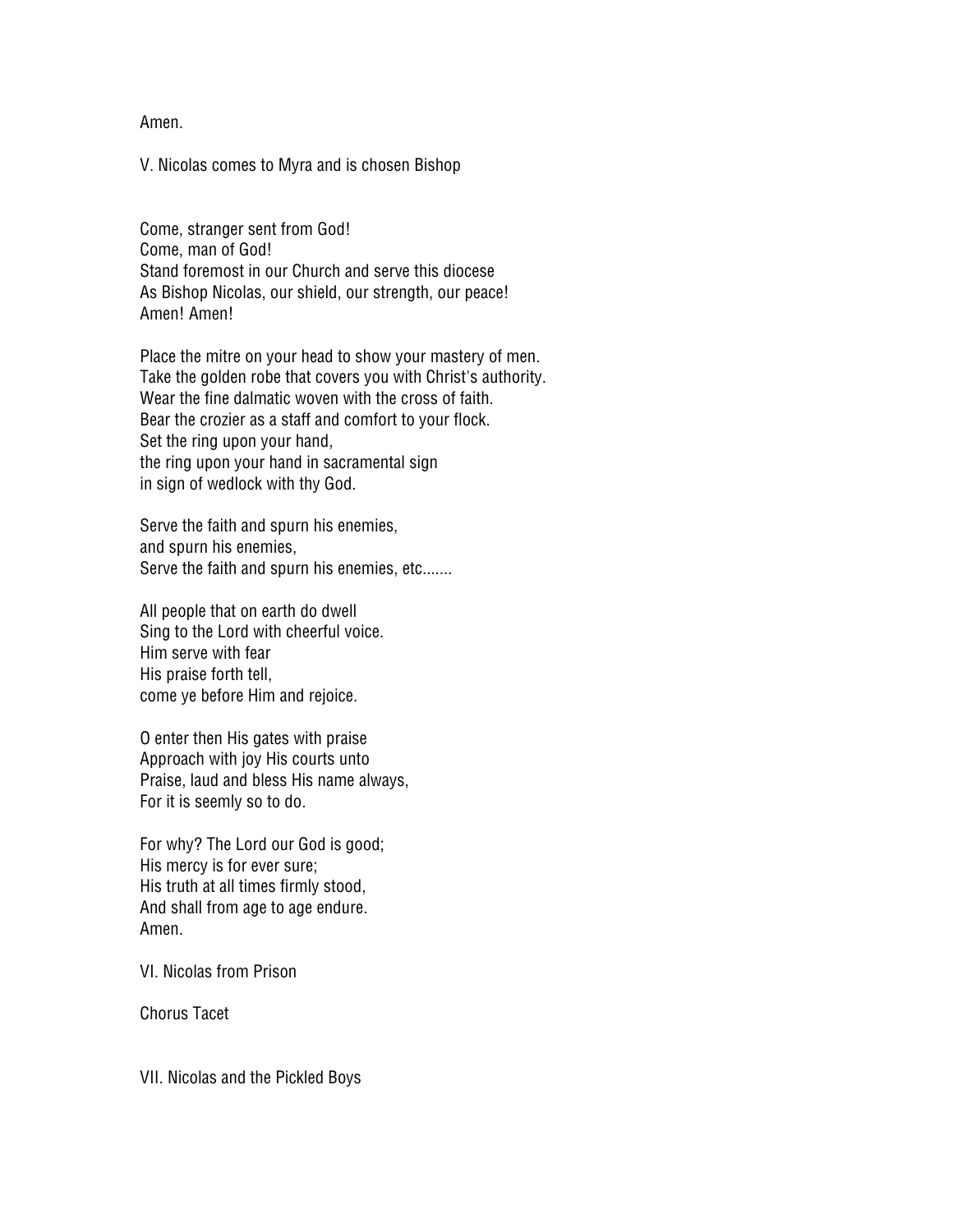Famine tracks us down the lanes Hunger holds our horses' reins, Winter heaps the road with snow, O we have far to go.

Starving beggars howl their cry, Snarl to see us spurring by Times are bad and travel slow, O we have far to go.

We mourn our boys, our missing sons, We sorrow for three little ones. Timothy, Mark and John are gone, are gone, are gone, are gone, are gone!

Landlord take this piece of gold! Bring us food before the cold Make our pangs of hunger grow O we have far to go

Day by day we seek to find Some trace of them but oh! unkind! Timothy, Mark and John are gone, are gone, are gone, are gone.

Let us share this dish of meat! Come, my friends, sit down and eat! Join us, Bishop, for we know That you have far to go!

Mary meek and Mother mild Who lost thy Jesus as a child Our Timothy, Mark and John are gone, are gone, are gone, are gone!

Come! your Grace, don't eat so slow! Take some meat...

See! See! three boys spring back to life, Who slaughtered by the butcher's knife, Lay salted down! and entering, Hand in hand they stand and sing Alleluia to their king! Alleluiah!!.....etc.....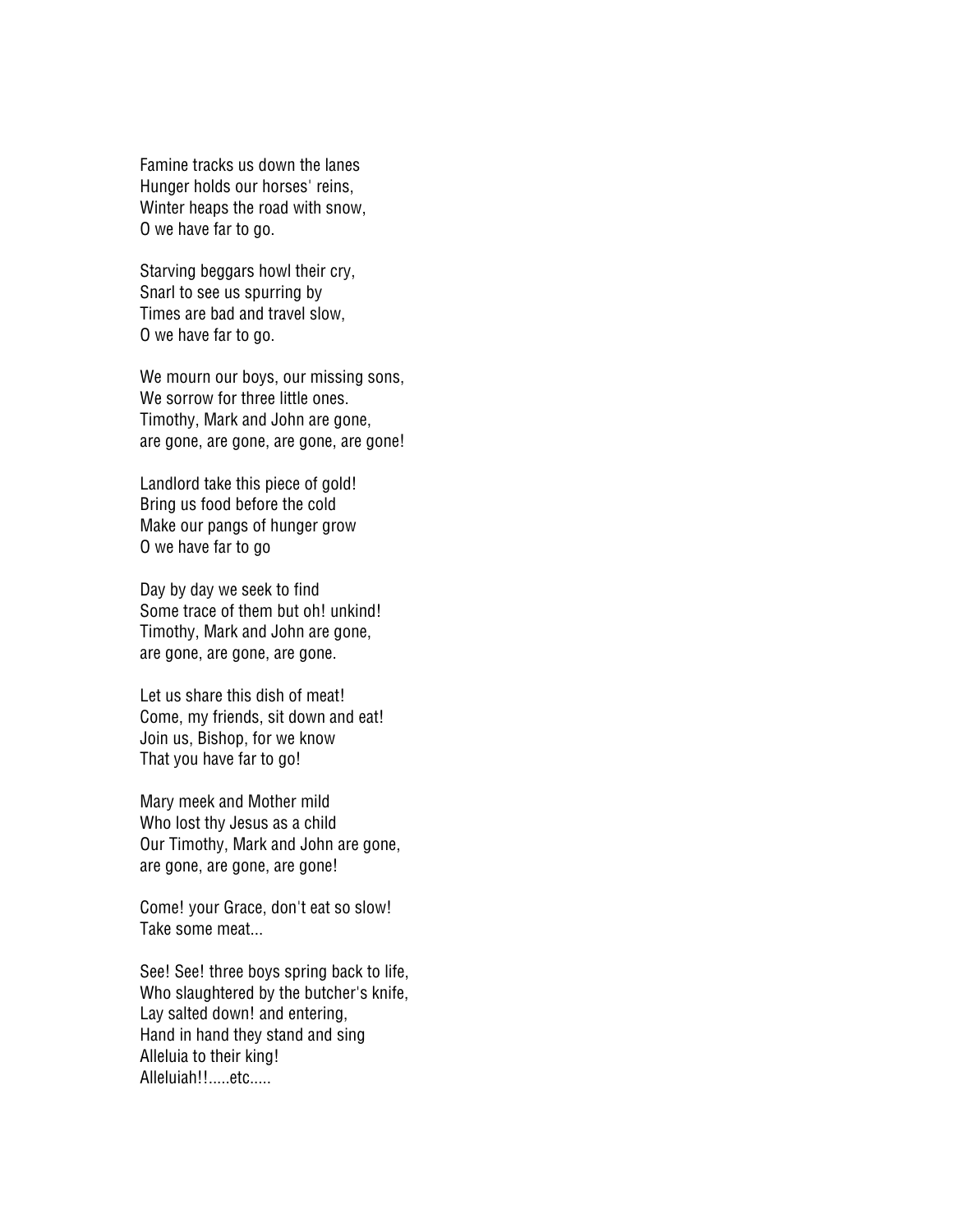VIII. His piety and marvellous works

For forty years our Nicolas, Our Prince of men, our shepherd and Our gentle guide, walked by our side. We turned to him at birth and death, In time of famine and distress, In all our grief, to bring relief.

He led us from the valleys to The pleasant hills of grace. He fought to fold us in from mortal sin. O! he was prodigal of love! A spendthrift in devotion to us all, And blessed as he caressed. We keep his memory alive In legends that our children And their children's children treasure still.

A captive at the heathen court Wept sorely all alone. "O Nicolas in here, my son! and he will bring you home!"

"Fill, fill my sack with corn," he said, "We die from lack of food!" and from that single sack he fed A hungry multitude.

Three daughters of a nobleman Were doomed to shameful sin, Till our good Bishop ransomed them By throwing purses in.

The gates were barred, the black flag flew, Three men knelt by the block But Nicolas burst in like flame, And stayed the axe's shock!

"O help us, good Nicolas! Our ship is full of foam!" He walked across the waves to them And led them safely home.

He sat among the Bishops who